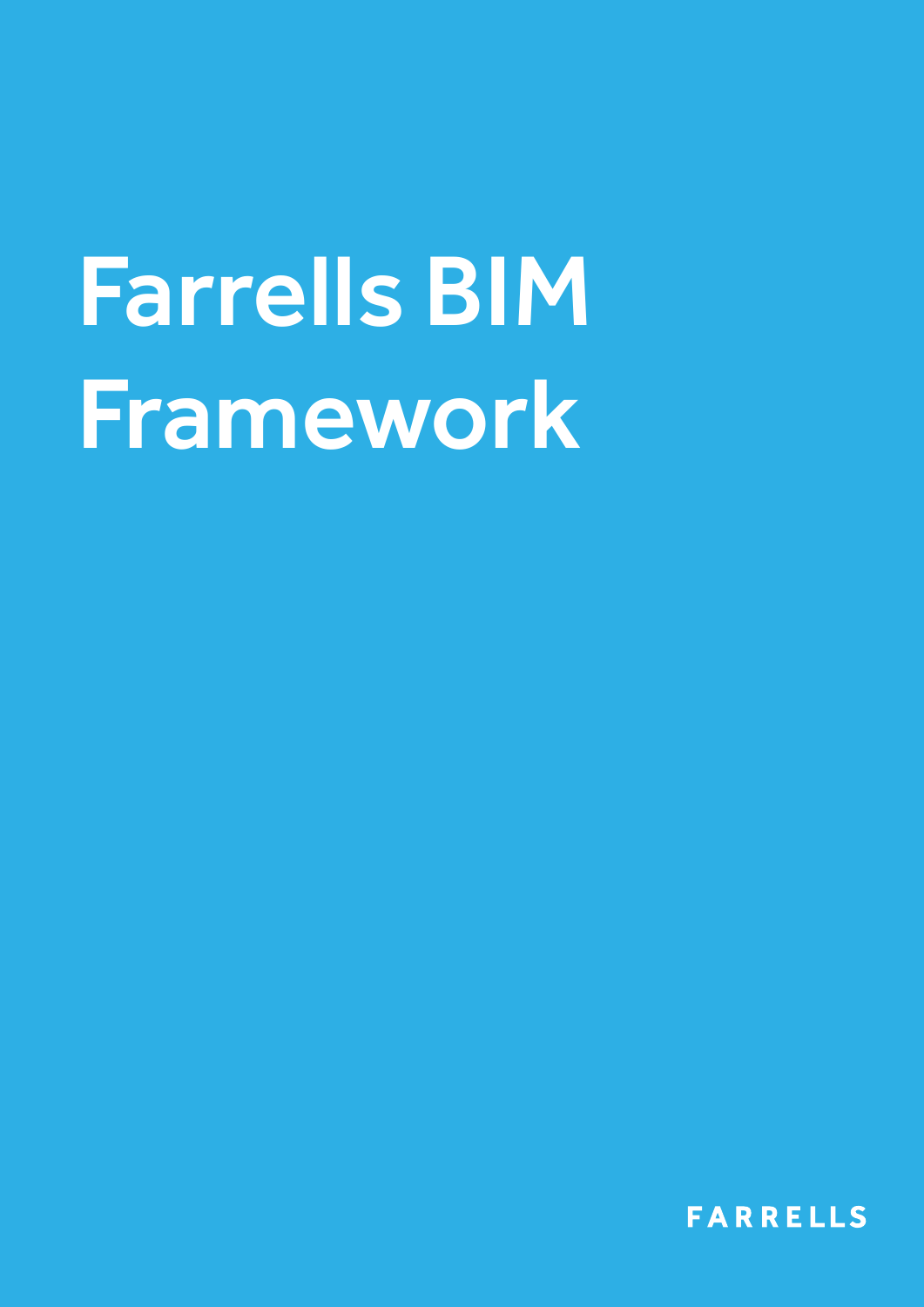At Farrells we have adopted Building Information Modelling (BIM) in a variety of projects across the practice to facilitate more efficient collaboration, co-ordination, and delivery between consultants at all work stages.

To ensure maximum collaboration and integration of work with the consultant team, Farrells have implemented several processes standards and process for all BIM projects. We have an in-house core BIM team led by a **BIM Accredited Professional Manager** with an accreditation from BRE who is responsible for BIM standards development, implementation and enforcement and supporting project standards coordination with clients.

Our core BIM Team develop, coordinate, and produce our **Employers Information Requirements (EIR)** responses, **BIM Execution Plans (BEP), Model Production Delivery Tables (MPDT)** and additional documents that are required to ensure an efficiently delivered BIM project.

Autodesk Revit is our main BIM authoring tool with access to several versions and update releases dependant on what is agreed among the consultant team on commencing a project.

To ensure a smooth collaboration process we propose the formats used by all disciplines are the **native BIM authoring files** and **.IFC file** format. Formally recognised schema, namely **COBie UK 2012** v 2.4, will be used as **asset data** format for the duration of the project and building life cycle.

Farrells strongly encourage the use and implementation of a **Common Data Environment (CDE)** as a means for exchanging data be implemented at the beginning of a project. Newforma is our in-house CDE platform, although we have used Aconex, Viewpoint (4Projects), Conject, Asite and BIM 360 on other multiple projects.

A correctly managed CDE is essential for efficient collaboration, this is the role of the **BIM Delivery Manager,** who is also responsible for ensuring all stakeholders are compliant and ensuring effective communication with the client.

We manage the BIM process to the level defined in the **UK standards documents** including BS1192:2007, PAS1192-2 and BS8541-1. Through these, we ensure that the CDE collaboration is structured through a single source of information and ensure that all our digital files follow recognised naming conventions and are structured correctly to enable efficient data sharing whilst working in a collaborative environment. This allows full integration across multidisciplinary teams to best industry practice and maximise the value and capabilities of the BIM model.

Having delivered numerous projects to BIM Level 2 at various stages of the design process, we recognise that co-ordination is best achieved with a fully resourced internal team to correctly manage both the model and co-ordination of consultant models.

As lead designers of the core team we take responsibility for the **co-ordinated delivery** of all information, managing information development and information approvals, confirming design deliverables and approving information for issue within the common data environment. This acts a single point of contact for all consultants and contractors with the authority to make both design and technical decisions to facilitate the streamlined flow of communication.

We can provide an **Information Manager** to the project whose role will be to facilitate the management of the federated model from all discipline and the production of project outputs. The information manager will be responsible for managing the operation, standards, and culture of the common data environment throughout the consultant team